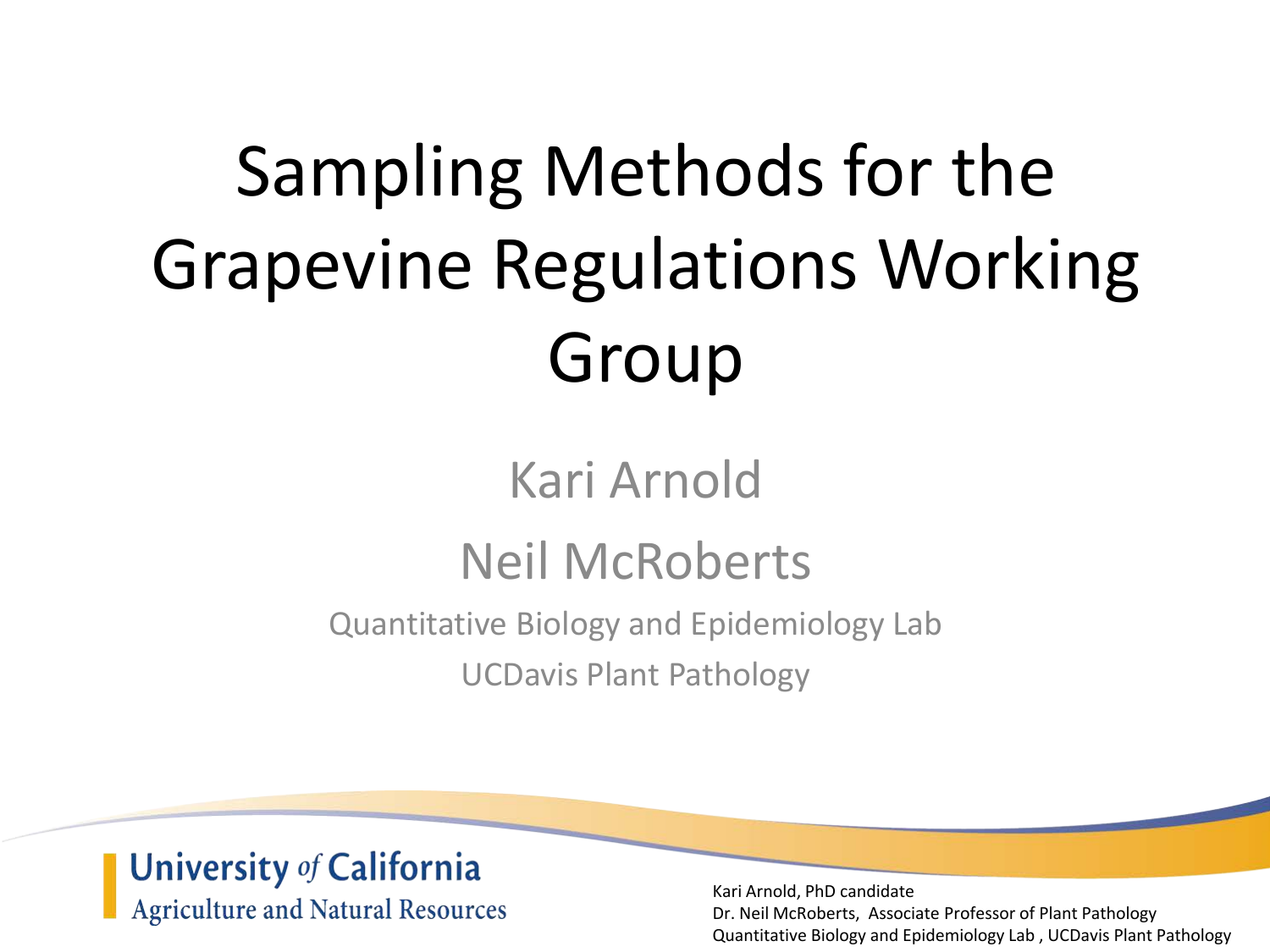# General comments on sampling

- It **does not** give definitive answers
	- Statistically designed sampling plans have known long-run performance but can under- or over- estimate disease in any specific case
- It **does not** always (ever?) reduce uncertainty
- It will almost always be constrained by money and/or time
- It should be done often and as early as possible in the propagation chain
- Do not overlook the value of visual inspection

### **University of California Agriculture and Natural Resources**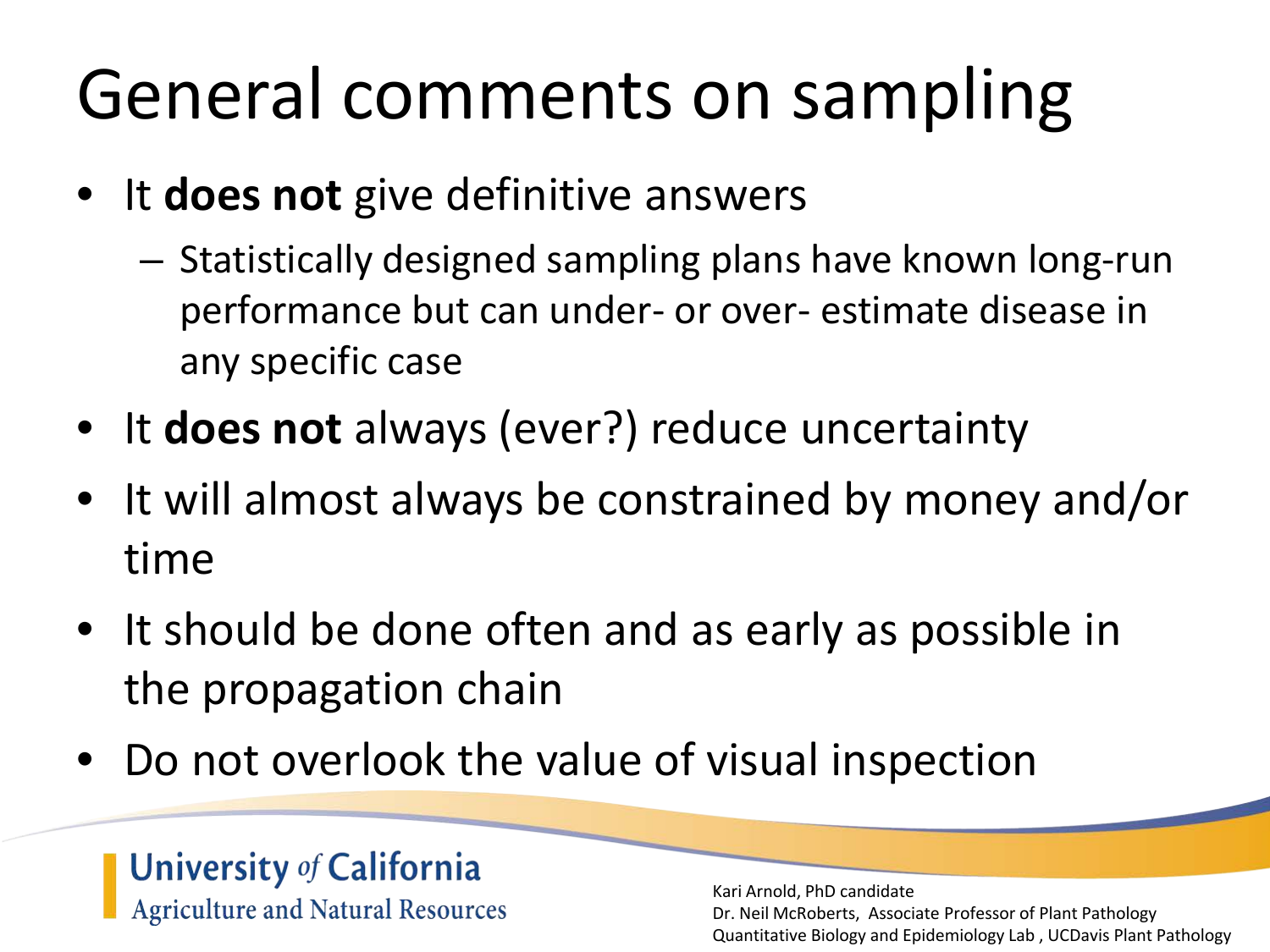# **Objectives**

- Discuss diseases of interest
- Discuss current increase blocks
- Discuss sampling methods and theory
- Discuss the definition of certification

### University of California **Agriculture and Natural Resources**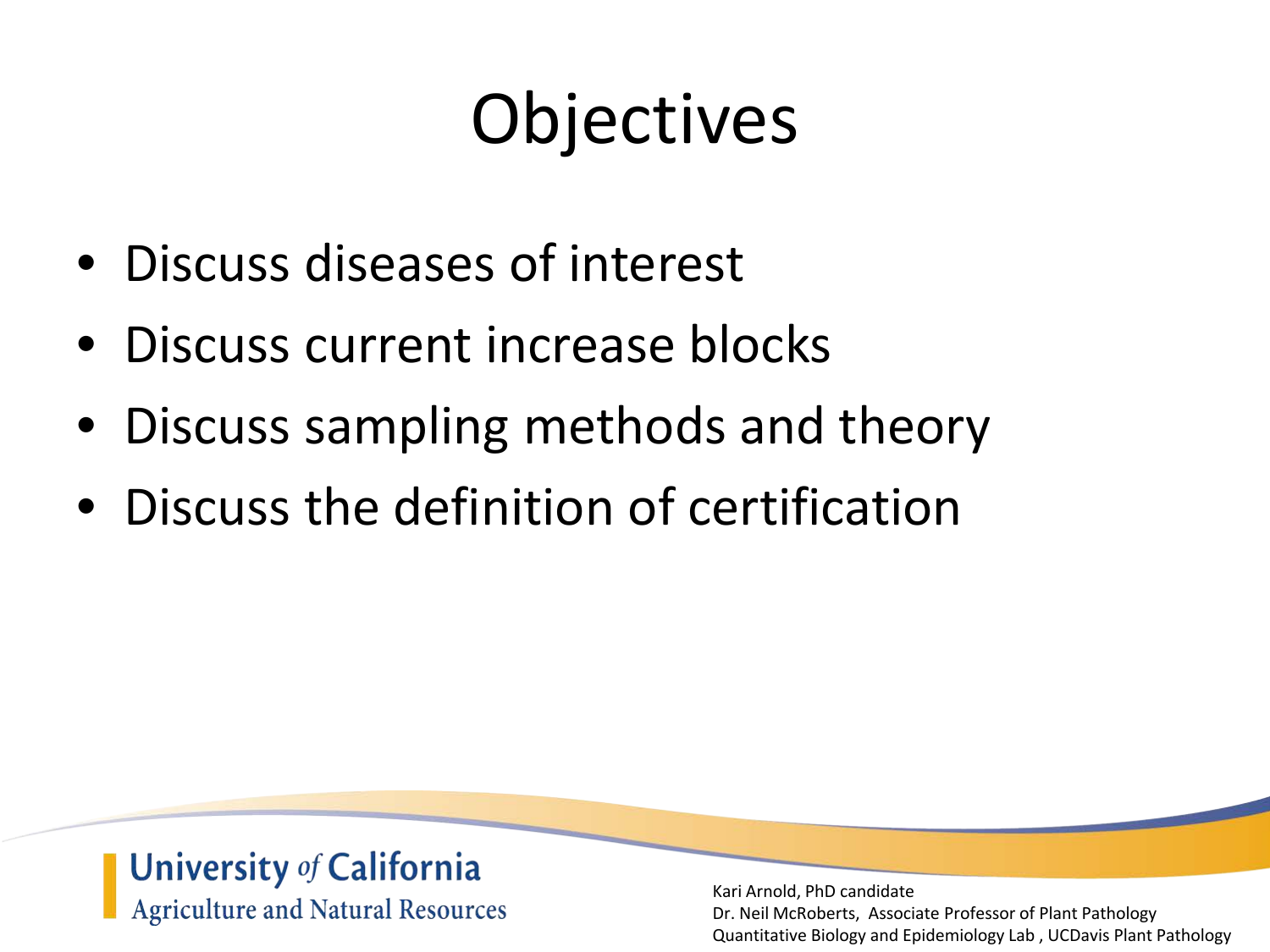# Leafroll and Red Blotch

Aggregation appears to be similar for both viruses



### University of California **Agriculture and Natural Resources**

Kari Arnold, PhD candidate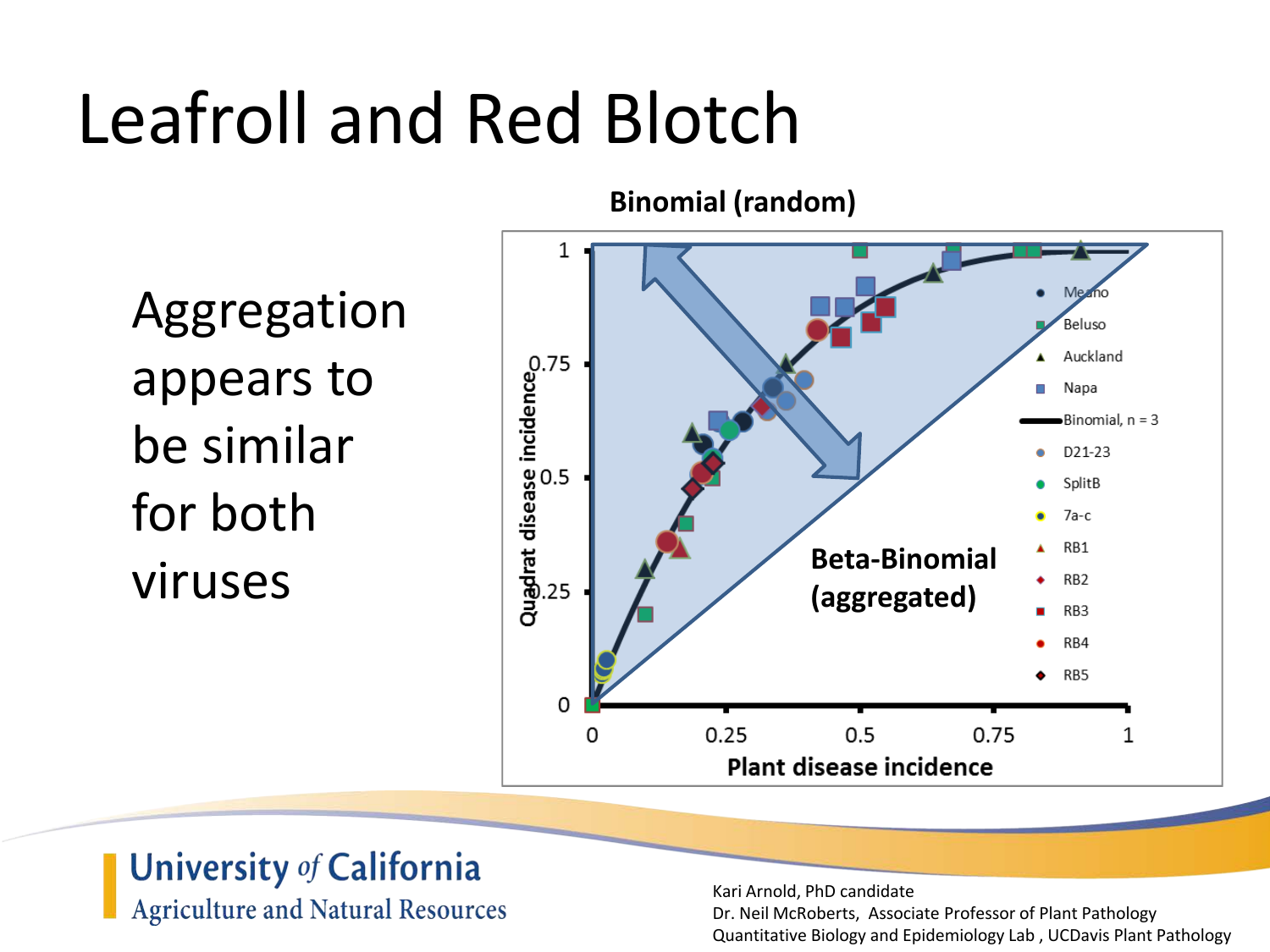## Current Increase Blocks





### University of California

**Agriculture and Natural Resources** 

Kari Arnold, PhD candidate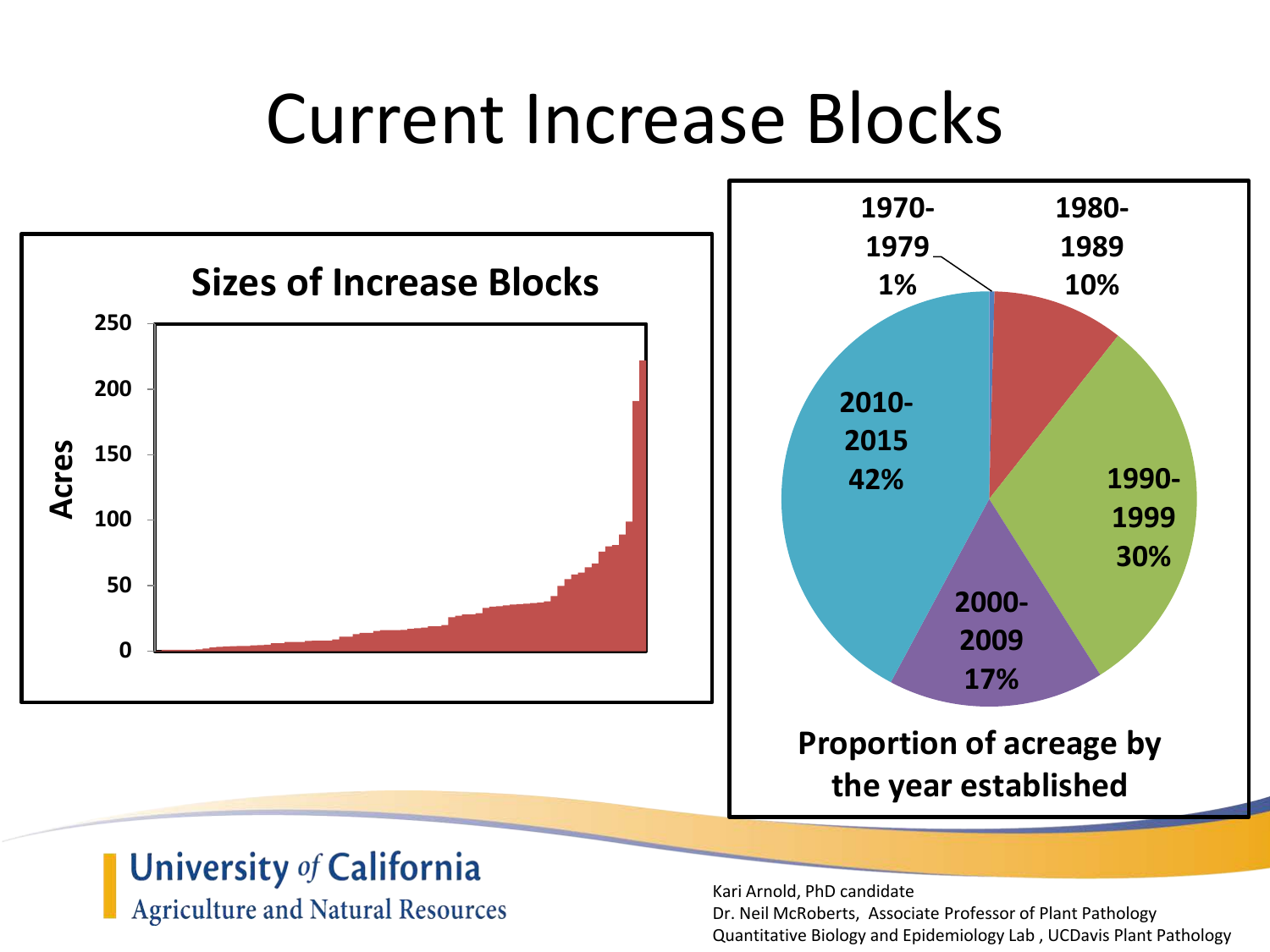# Sampling Strategies

 $p =$  estimated disease incidence  $N =$  number of groupings  $n =$  number of plants in a grouping  $\theta$  = aggregation parameter (adjustment for patchiness)

#### University of California **Agriculture and Natural Resources**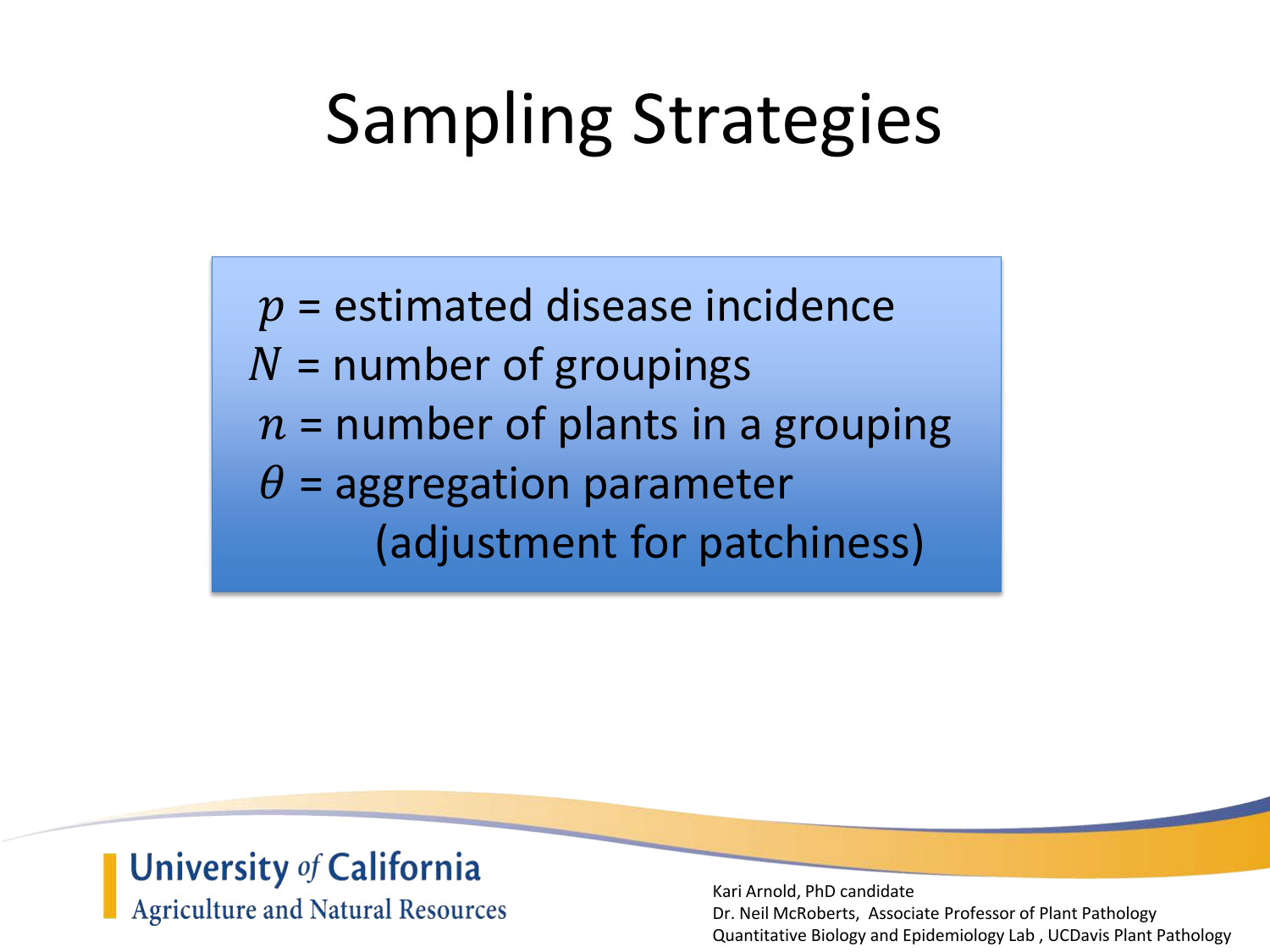## Example



# vines = 320 # infected  $= 4$  $DI = 0.0125$  $p = 0.01$  (assumed)  $N = 5$  $n = 10$  $\theta$  = patchiness

### University of California **Agriculture and Natural Resources**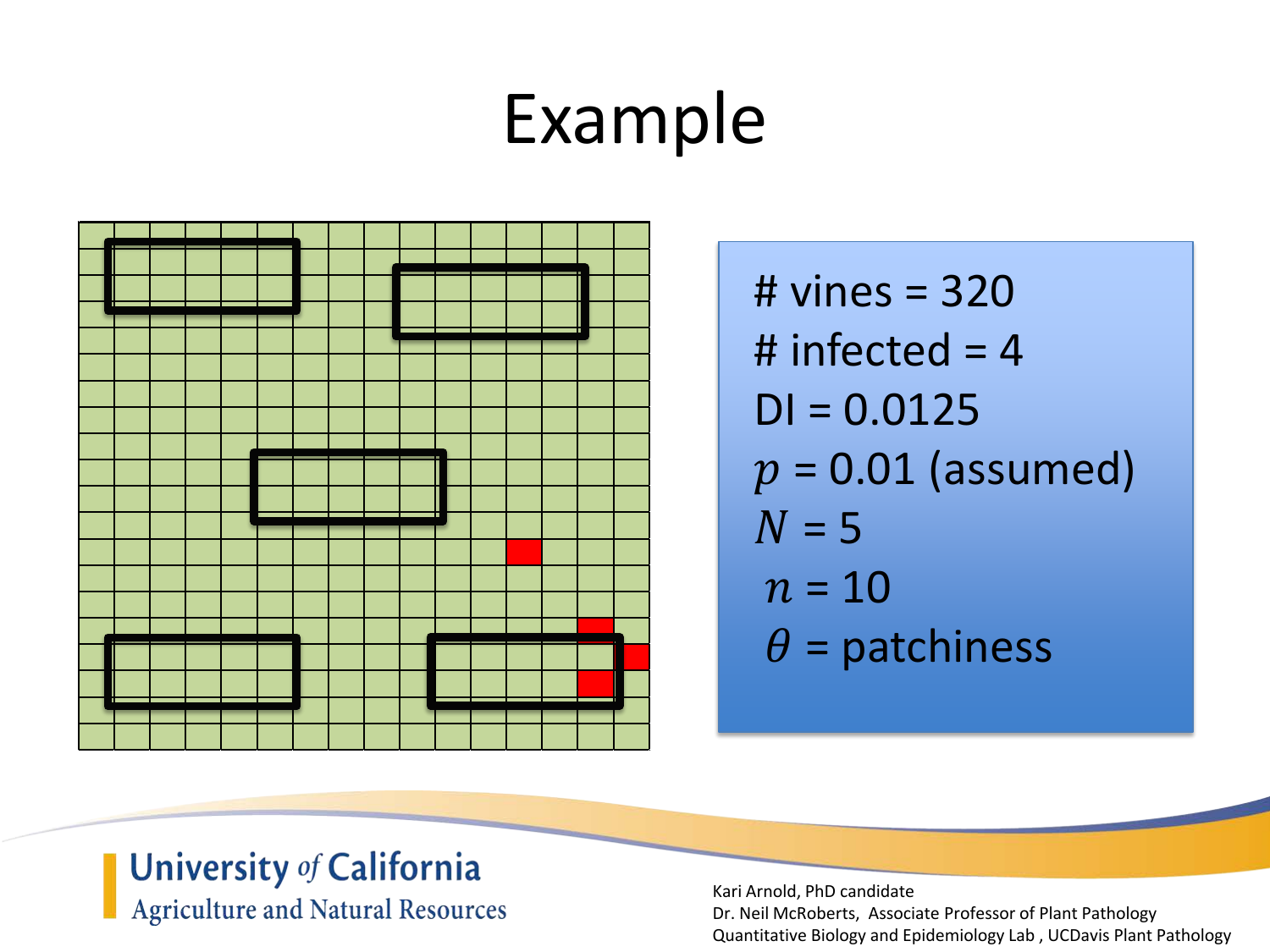# Why group sampling?

\*Allows for an assessment of variance

\*Future adjustments and assumptions can be made from previous data



### University of California **Agriculture and Natural Resources**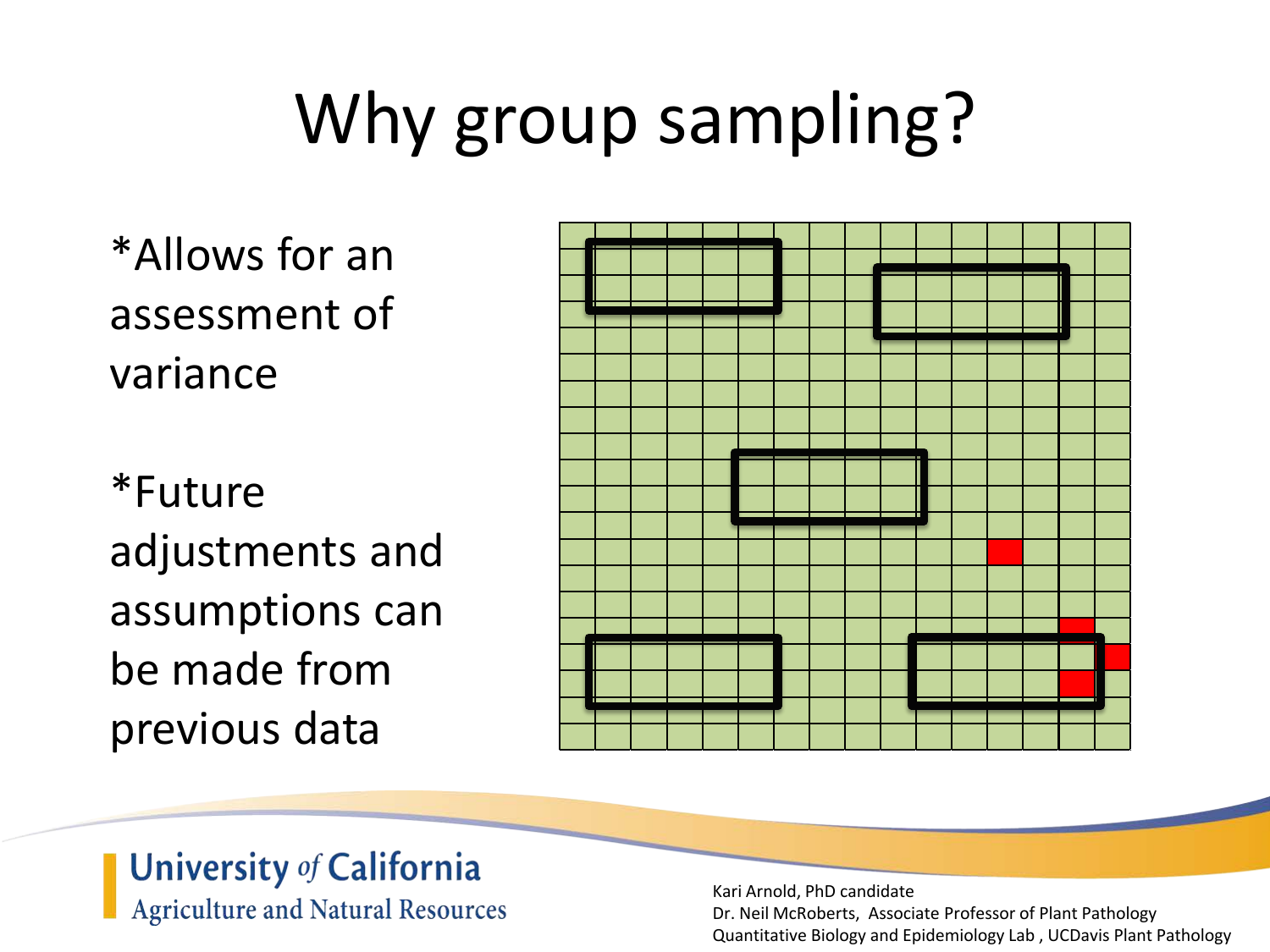# General comments on sampling

- As disease incidence increases, sampling size decreases
- As patchiness increases, sampling size increases



#### University of California **Agriculture and Natural Resources**

Kari Arnold, PhD candidate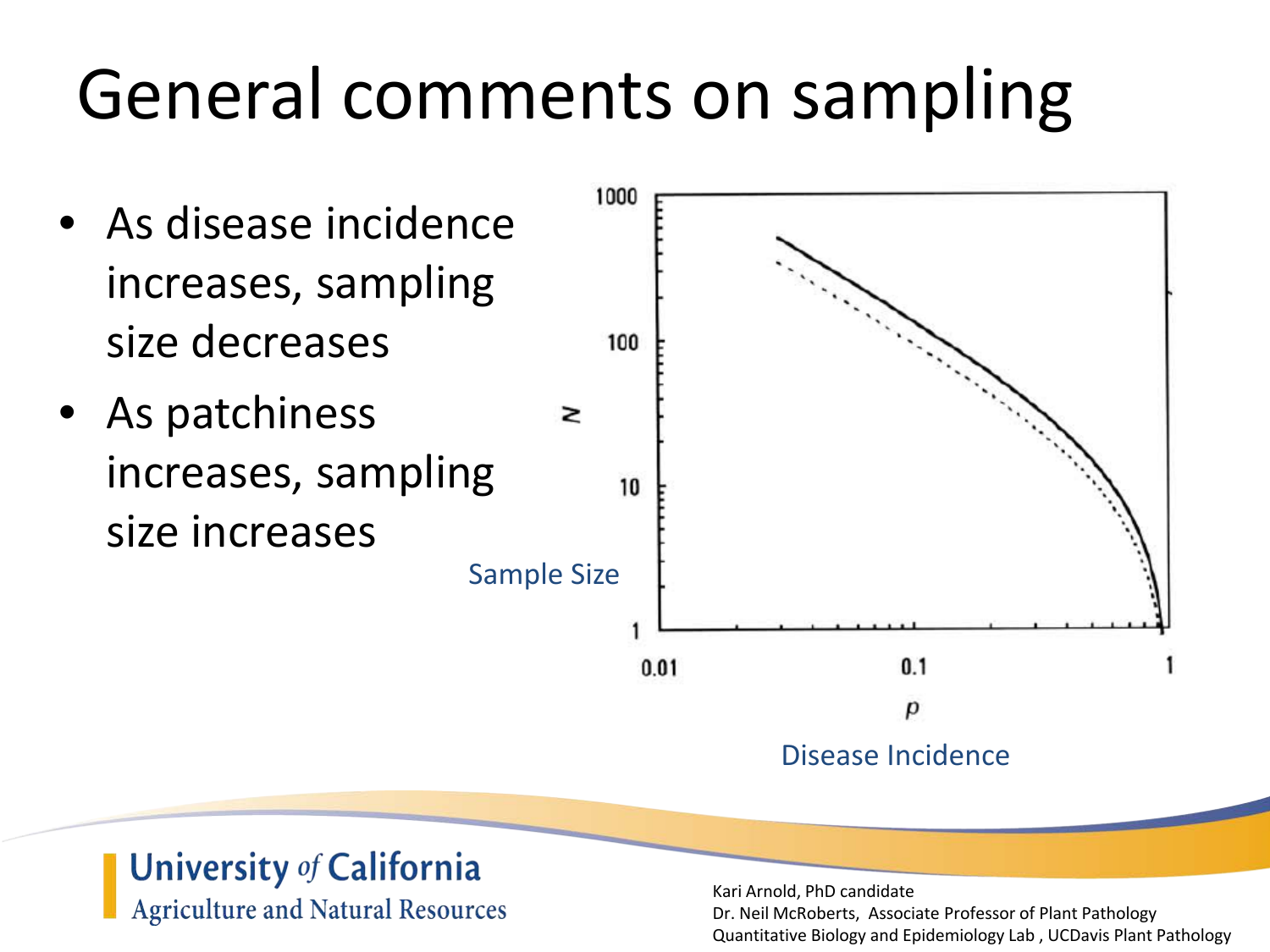## Estimating Mean Incidence as 1%

$$
N = (1-p)/npCV^2
$$

*Random/binomial model*

 $N = ((1 - p) * def f)/npCV^2$ 

*Aggregated/beta-binomial model*



$$
deff = (1 + \rho) * (n - 1)
$$

$$
\rho = \theta/(\theta + 1)
$$

$$
\theta = aggregation/patches
$$

#### University of California **Agriculture and Natural Resources**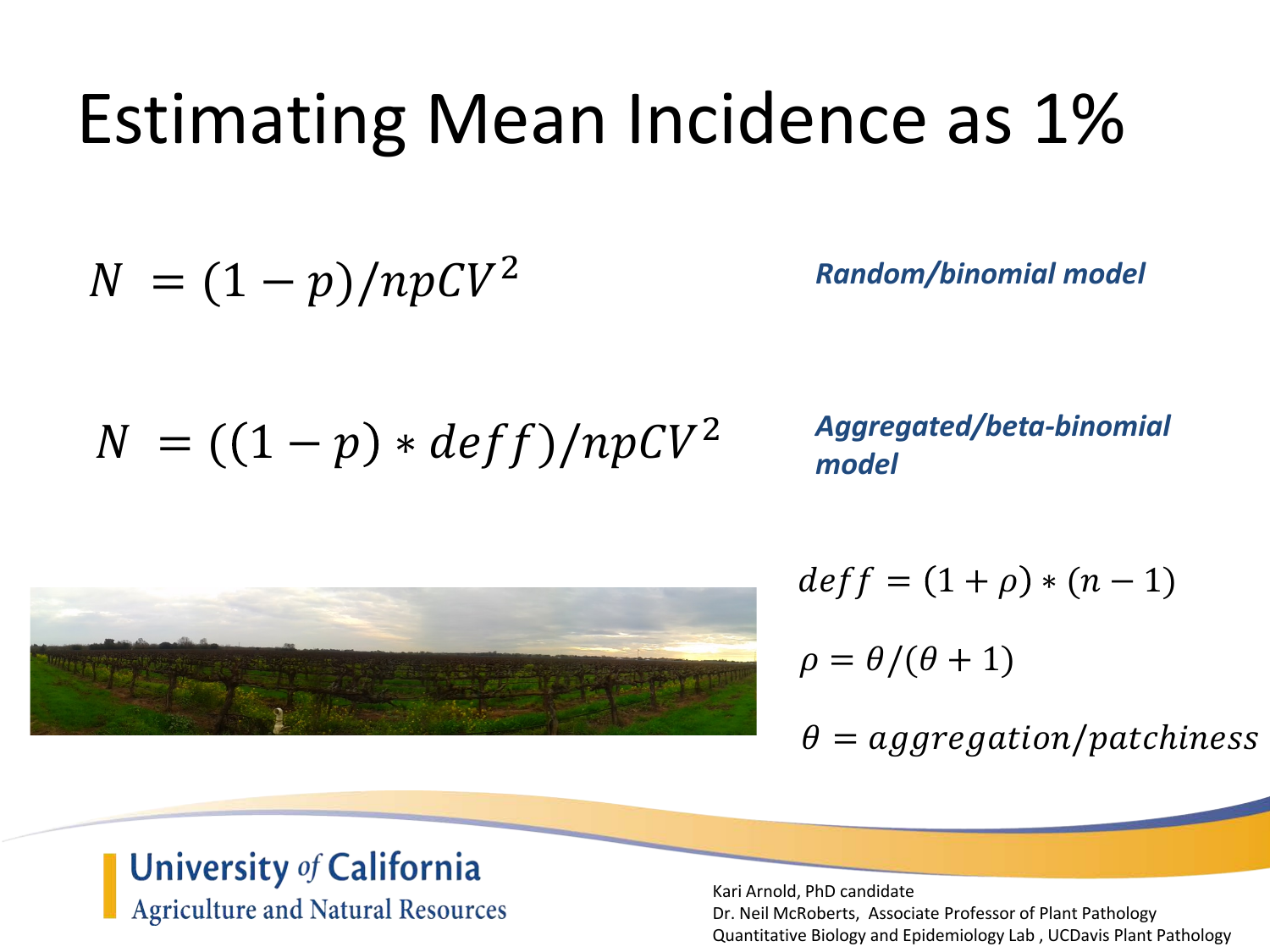## How this model works



### University of California **Agriculture and Natural Resources**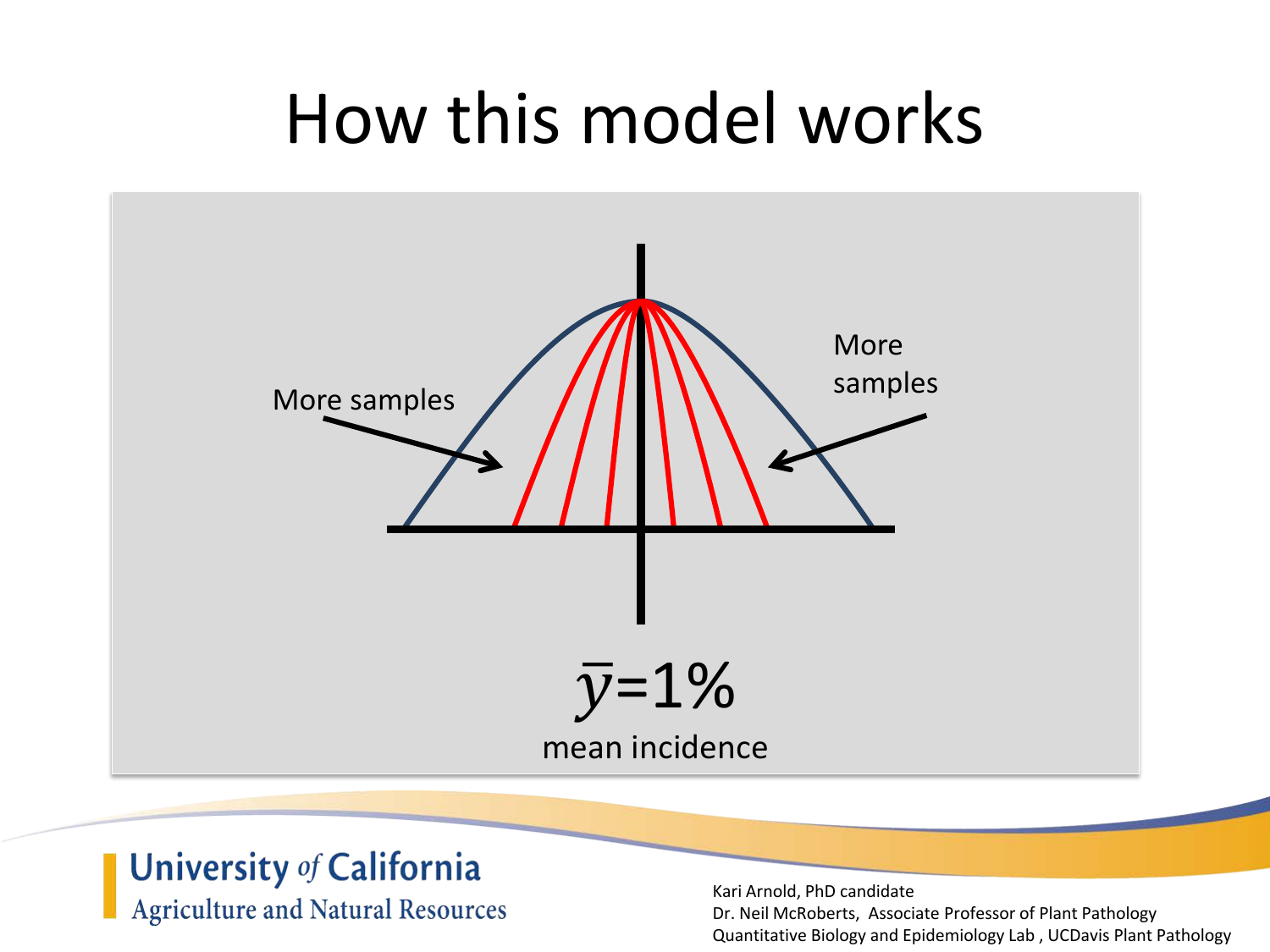## Estimating Mean Incidence

$$
N = (1-p)/npCV^2 \qquad p = 0.01
$$

$$
p = 0.01
$$
  

$$
n = 10
$$

|     |     |       |    |                           | ELISA (\$6)   PCR (\$20) |
|-----|-----|-------|----|---------------------------|--------------------------|
| 90% | 0.2 | 247.5 | 10 | $$14,850.00$ $$49,500.00$ |                          |
| 95% | 0.1 | 990   | 10 |                           | \$59,400.00 \$198,000.00 |

\*Finite population correction:  $N(1 - f)$ When *N* is greater than 10% of the population

#### University of California **Agriculture and Natural Resources**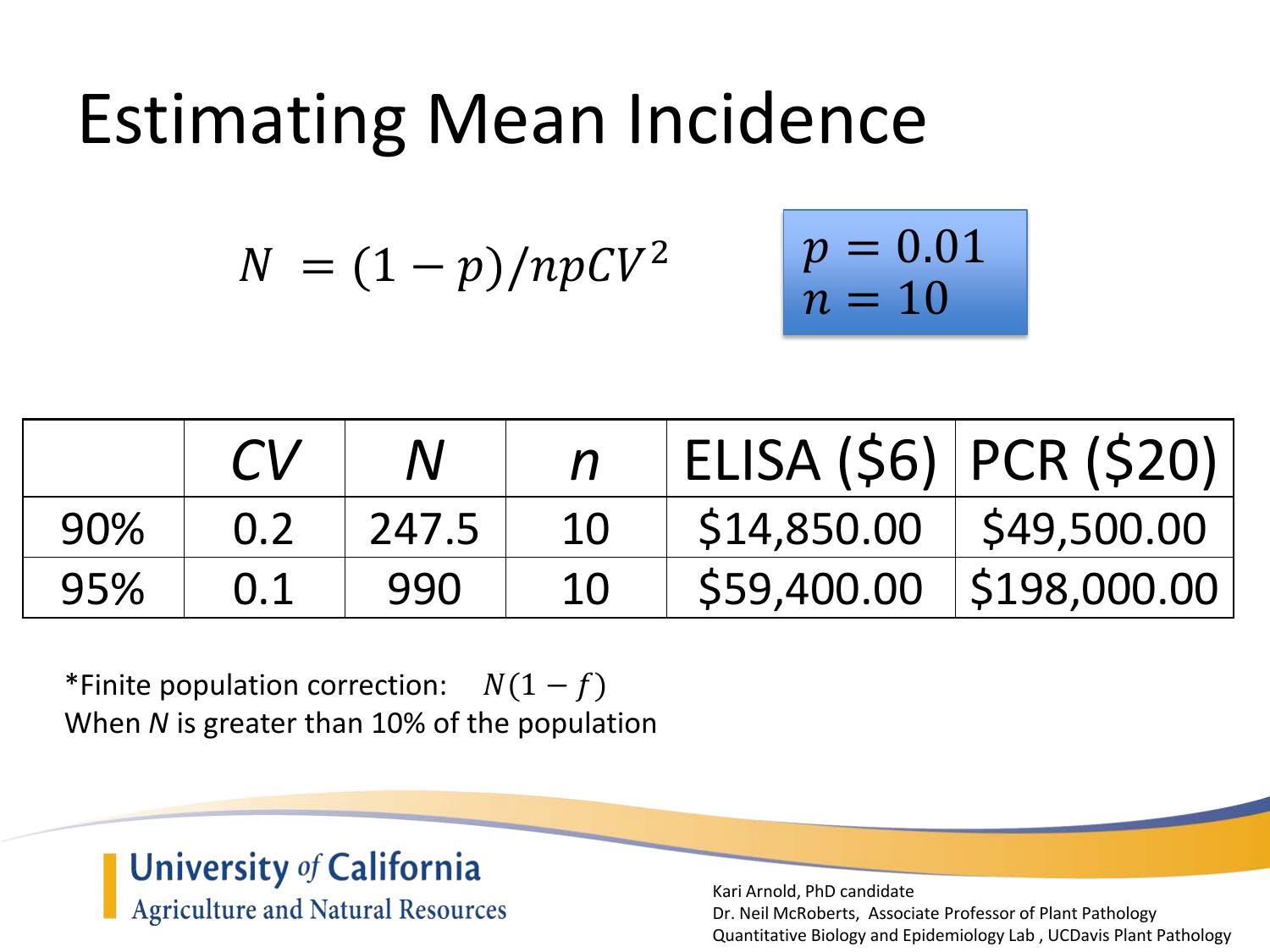

### Estimating Disease Incidence

Assume: 1 acre = 1000 vines

Average size is about 25 to 35 acres, or 25,000 to 35,000 vines

2500-3500 vines *N*=247.5 is appropriate

If half the blocks fit this size,  $cost = $1.75$ million on testing alone, on a 3 to 5 year rotation

### University of California

**Agriculture and Natural Resources** 

Kari Arnold, PhD candidate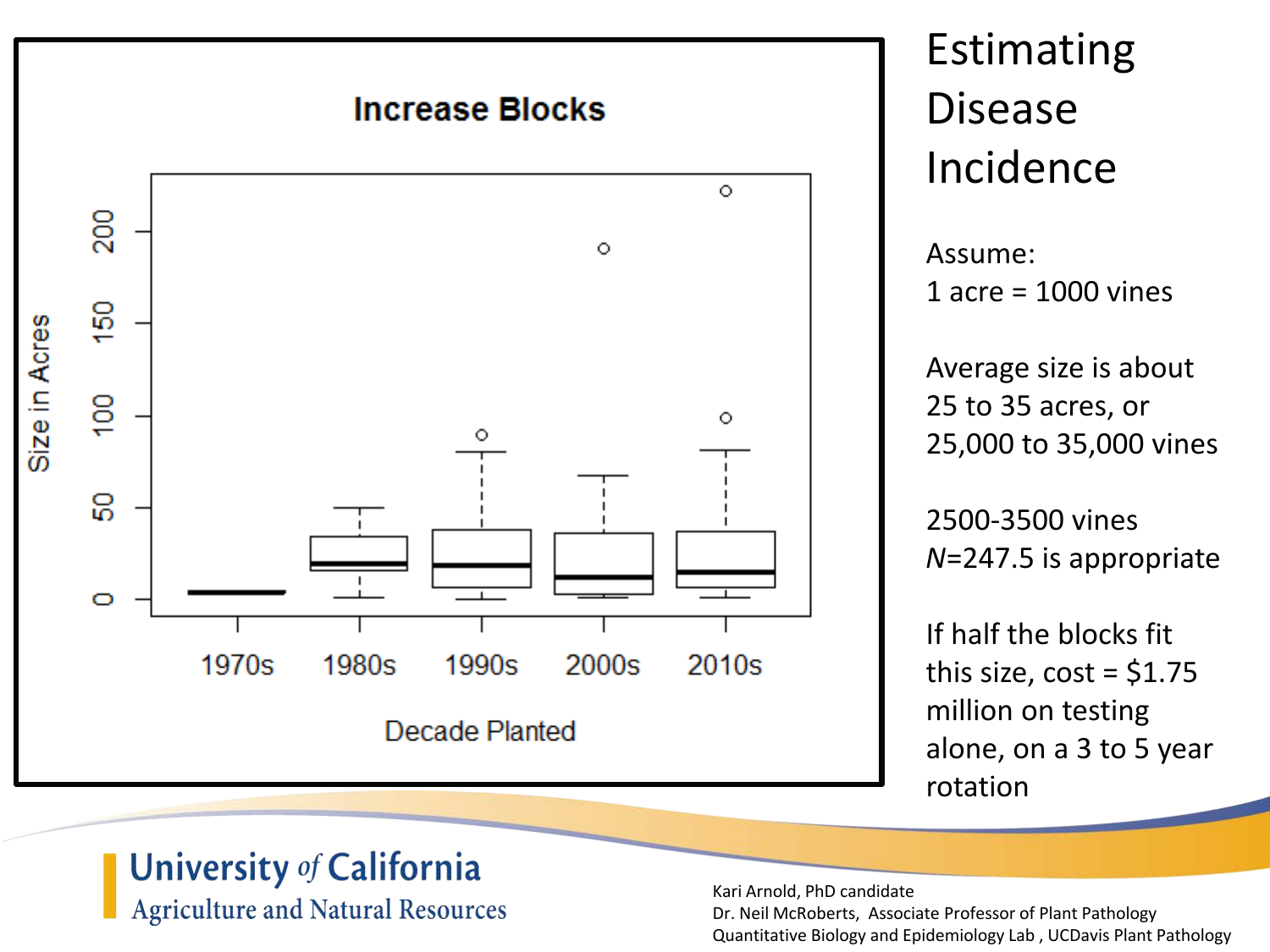# If you don't find it, is it really not there?

$$
\Pr(X=0) = (1+n\theta)^{-N\frac{p}{\theta}}
$$

*Probability of not detecting disease if true vine incidence is p, group size is n and N groups of tests are made*

 $p = -\theta \cdot log(P)/N \cdot log(1 + n\theta)$ *Maximum true vine disease incidence that could result in zero positives, given group size n, N groups, with probability P.*

 $N = -\theta \cdot log(P)/p \cdot log(1 + n\theta)$ 

*Sample size required to generate zero positives, given group size n and true disease incidence p, with probability P. Larger samples will give one or more positives*

#### **University of California Agriculture and Natural Resources**

Kari Arnold, PhD candidate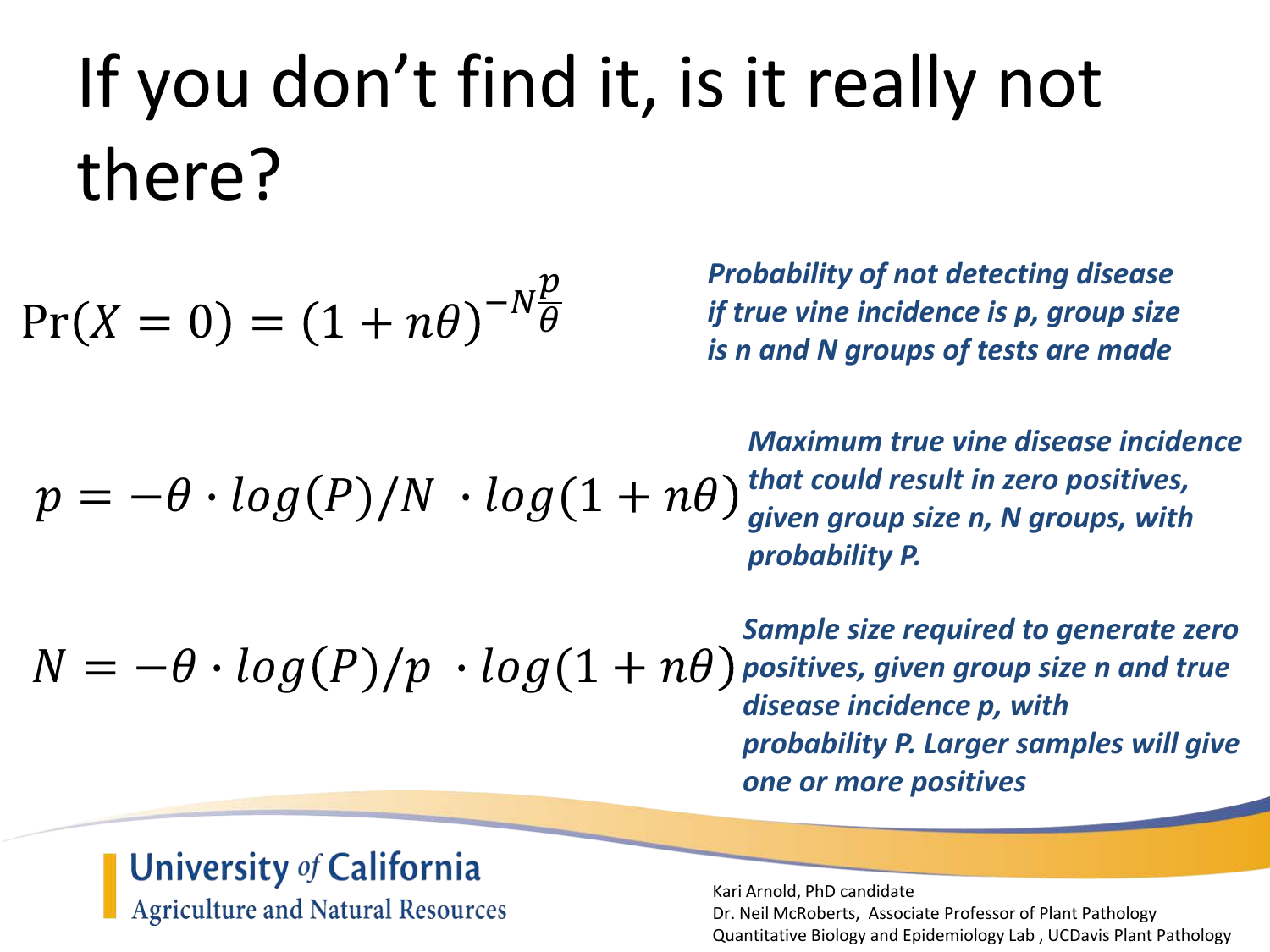## Detecting Disease Incidence >1%

 $N = -\theta \cdot log(P)/p \cdot log(1 + n\theta)$ 

$$
p = 0.01
$$
  

$$
n = 10
$$
  

$$
\theta = 0.0343
$$

|     | $\boldsymbol{P}$ | $\bm{N}$ | $\boldsymbol{n}$ |            | ELISA (\$6) PCR (\$20) |
|-----|------------------|----------|------------------|------------|------------------------|
| 80% | 0.2              | 18.7     | 10               | \$1,122.00 | \$3,740.00             |
| 90% | 0.1              | 26.7     | 10               | \$1,602.00 | \$5,340.00             |
| 95% | 0.05             | 34.8     | 10               | \$2,088.00 | \$6,960.00             |
| 99% | 0.01             | 53.6     | 10               | \$3,216.00 | \$10,720.00            |

### University of California **Agriculture and Natural Resources**

Kari Arnold, PhD candidate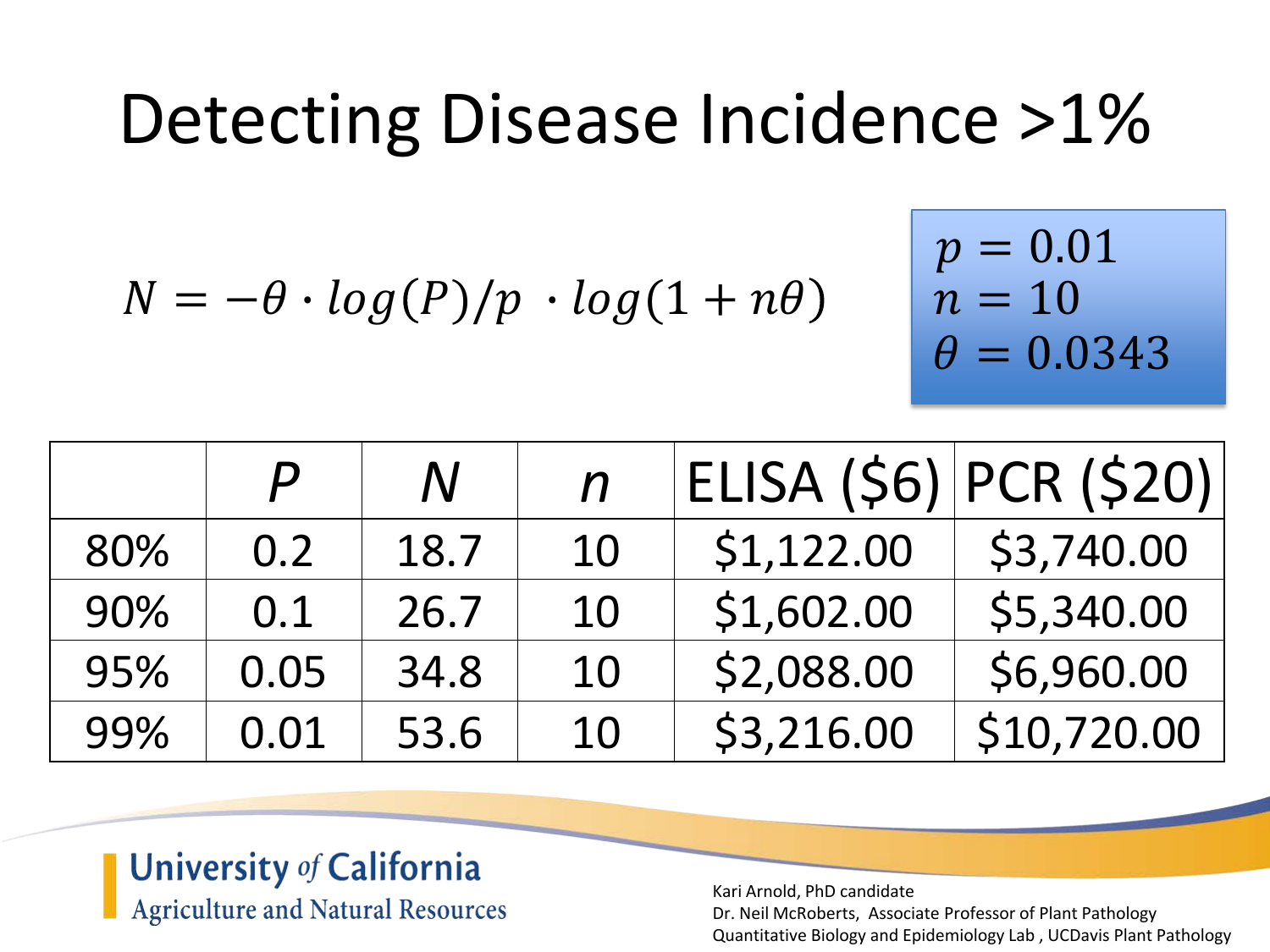# Sampling Flow Chart



#### University of California **Agriculture and Natural Resources**

Kari Arnold, PhD candidate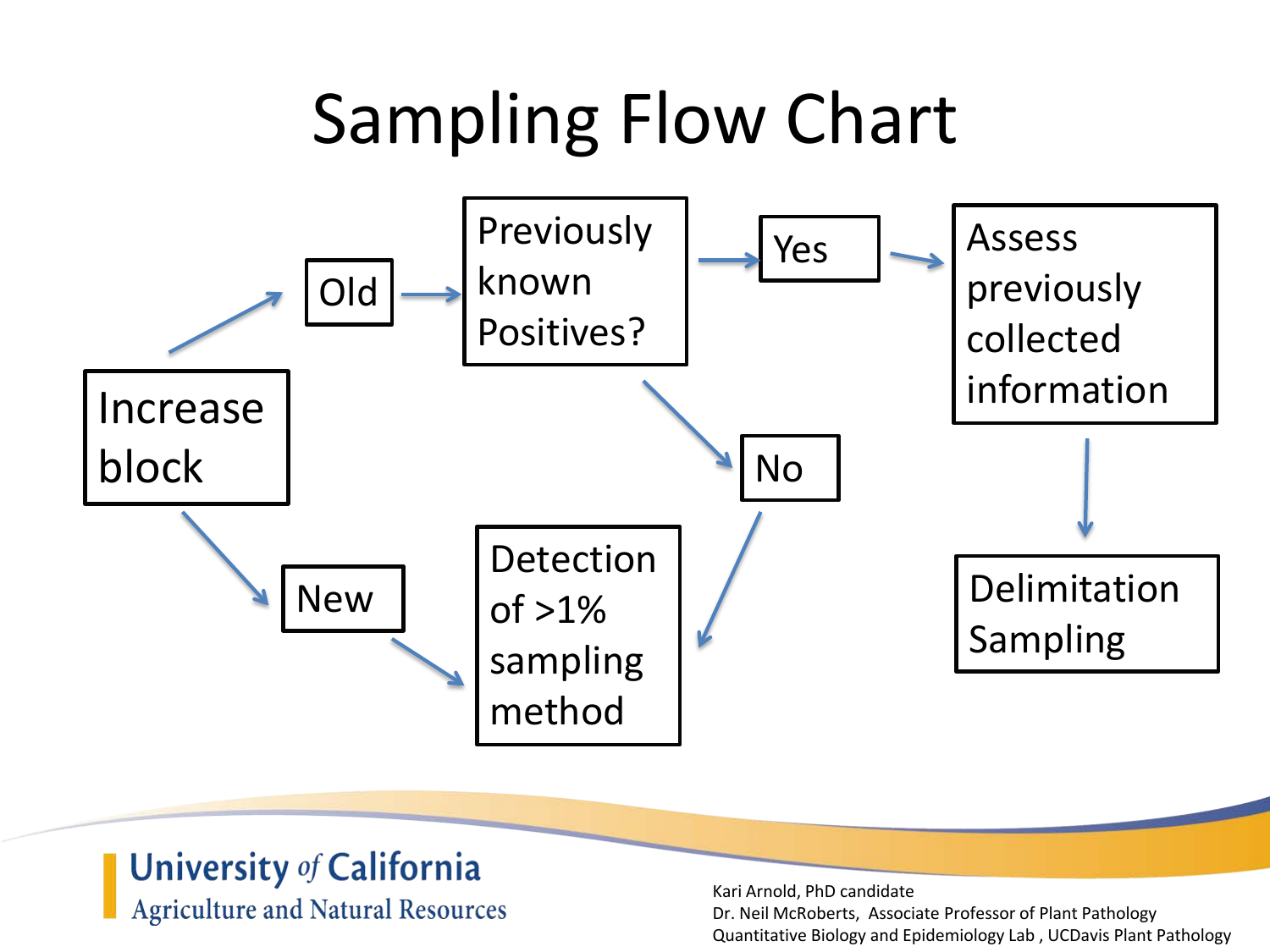## The certification discussion and the future: realistic expectations are the key to



 $c = d \times tpp$ 

 $d =$  probability of detection (sampling) =  $f(n,N,p,\theta)$ *tpp* = diagnostic true positive proportion

*r: background contamination rate*

### University of California **Agriculture and Natural Resources**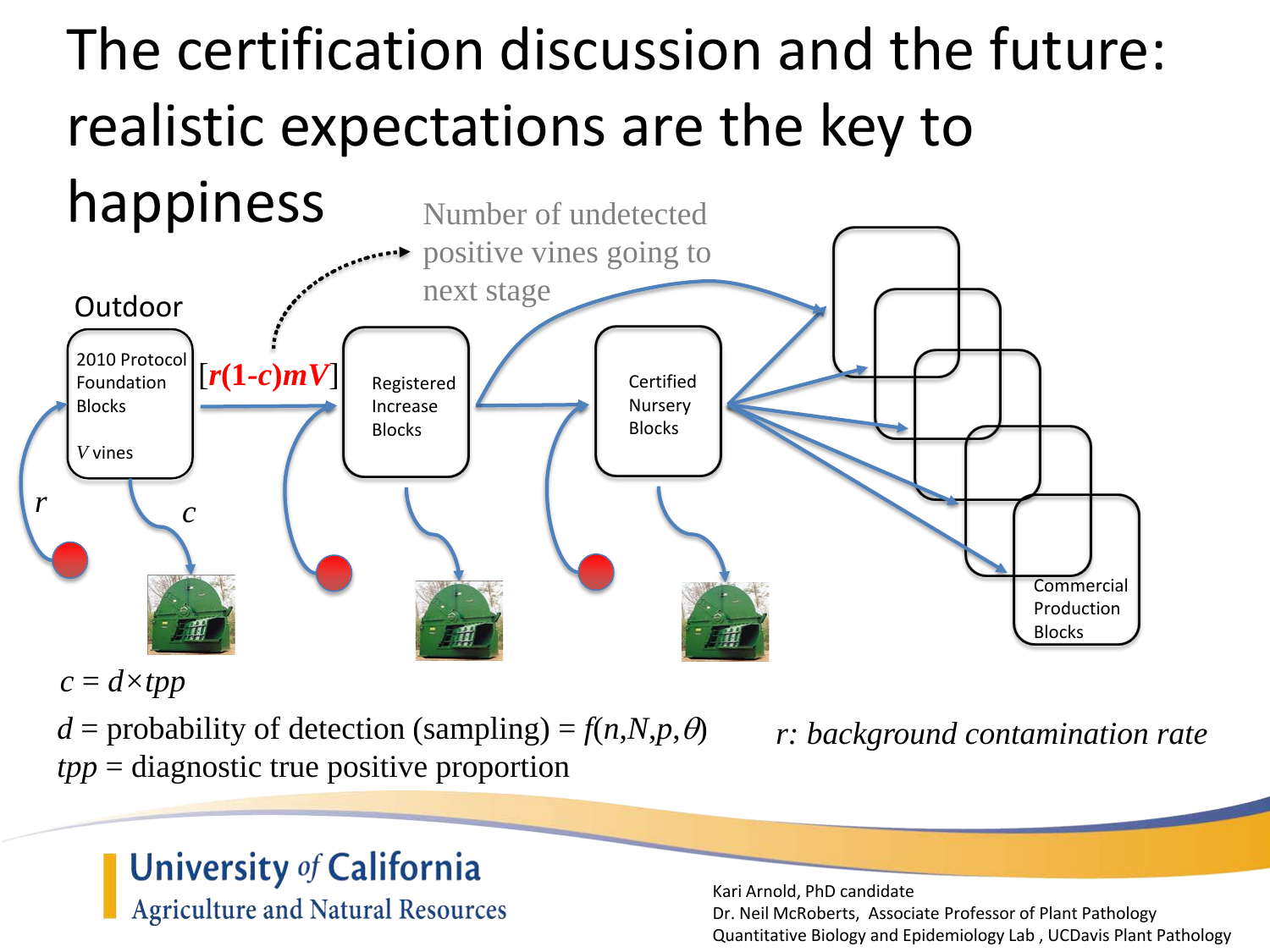# $Does Virus Tested = Virus Free?$ Does Certified = Clean?

- Science isn't perfect, neither are we
- There is no unicorn certification program, error is everywhere



### University of California **Agriculture and Natural Resources**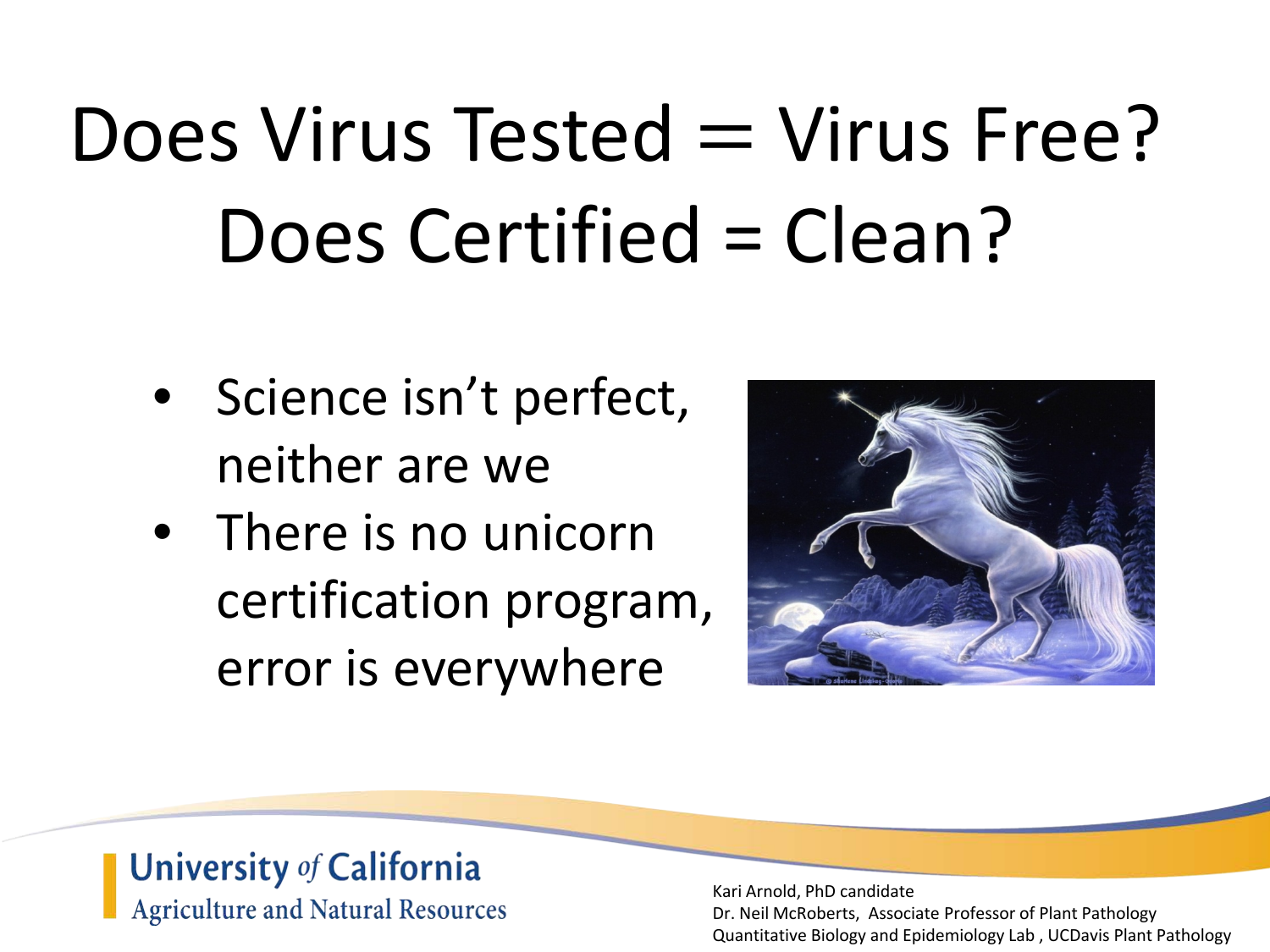# Defining "Certification"

### 4 things to consider:

- 1. Sampling methods (discussing today)
- 2. Background risks
- 3. Time period between sampling rotations
- 4. Designing the sampling plan is only the beginning, this is a work in progress Producers/growers need to understand this

### University of California **Agriculture and Natural Resources**